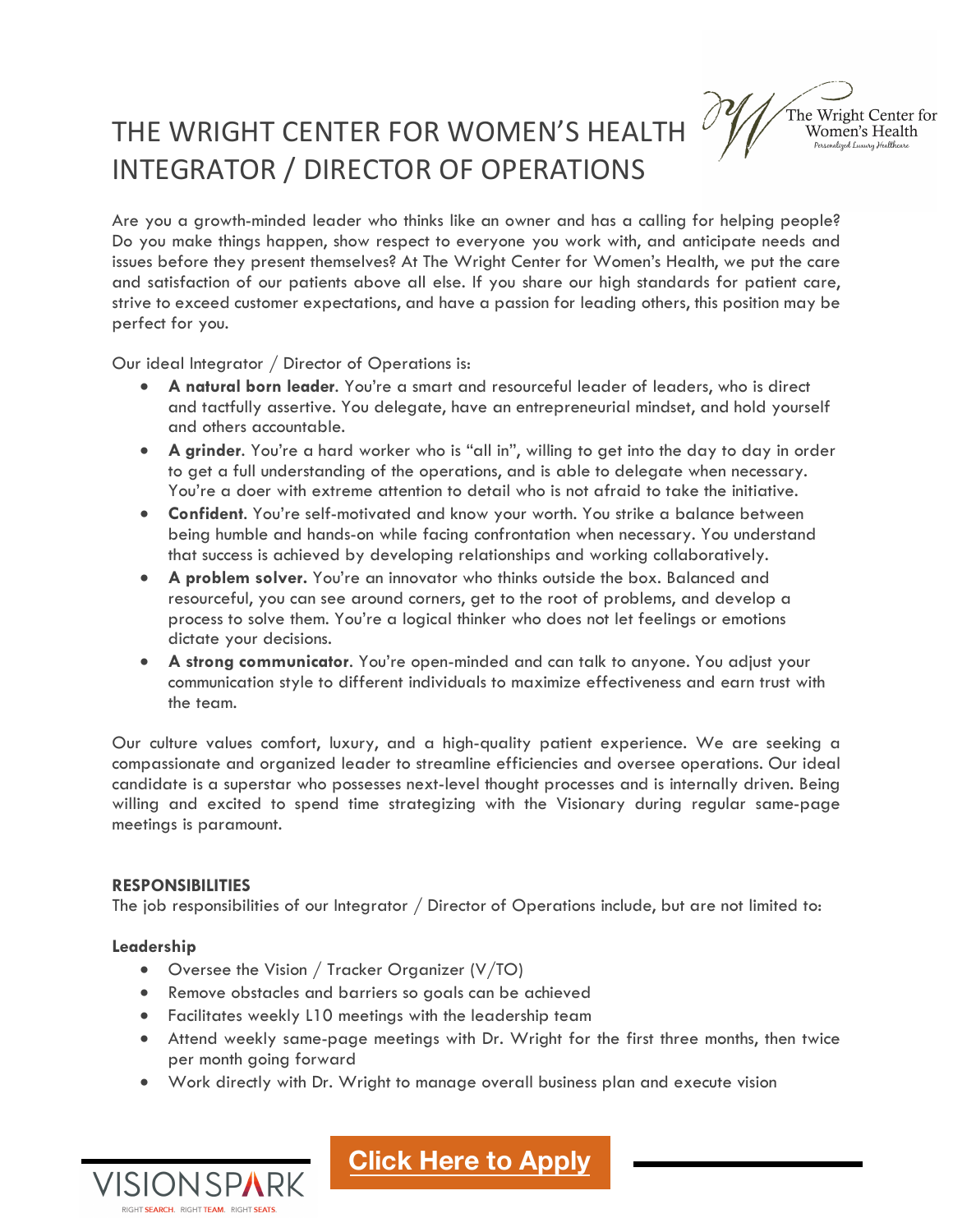#### **Management**

- Ensure Right People, Right Seat for the entire organization
- Run productive departmental meetings
- Own company's overall organizational goals
- Nurture and maintain provider relationships

#### **Accountability**

- Responsible for special projects
- Ensure company profitability and growth
- Oversee direction and success of marketing, operations, and finance departments

# **QUALIFICATIONS**

#### **Required**

- Experience leading a team of C-suite leaders
- Acumen to solve problems
- Demonstrated growth mindset with revenue, staff, and policies/procedures
- Integrator / Director of Operations experience
- Ability to commute to the Naperville, IL office

#### **Preferred**

- Clinical background
- Marketing and finance experience
- Progressive and deliberate career growth

#### **Desired**

• Business / organizational leadership with clinical background

*\*\*This is a full-time, on-site position, with occasional weekend hours required.*

# **THE COMPANY – THE WRIGHT CENTER FOR WOMEN'S HEALTH**

The Wright Center for Women's Health offers personalized, world-class obstetrics and gynecology care to women no matter what stage of life they are in. We live it, believe in it, and love it. We're a group of A-Team players in a growing organization making a big impact.

### **WHY THE WRIGHT CENTER FOR WOMEN'S HEALTH?**

- As an entrepreneurial-style business, we recognize your unique ability and support your career goals
- We are constantly growing and have a strong foundation
- We value personal and professional growth for our team, and Dr. Wright is not afraid to invest in quality programming and opportunities
- Employees are appreciated, rewarded, and genuinely want the business to succeed
- Employees are encouraged to think outside the box and reach for big goals
- Every day is different



**Cl[ick Here to Apply](https://visionspark1.hiringthing.com/job/419655/integrator-director-of-operations)**